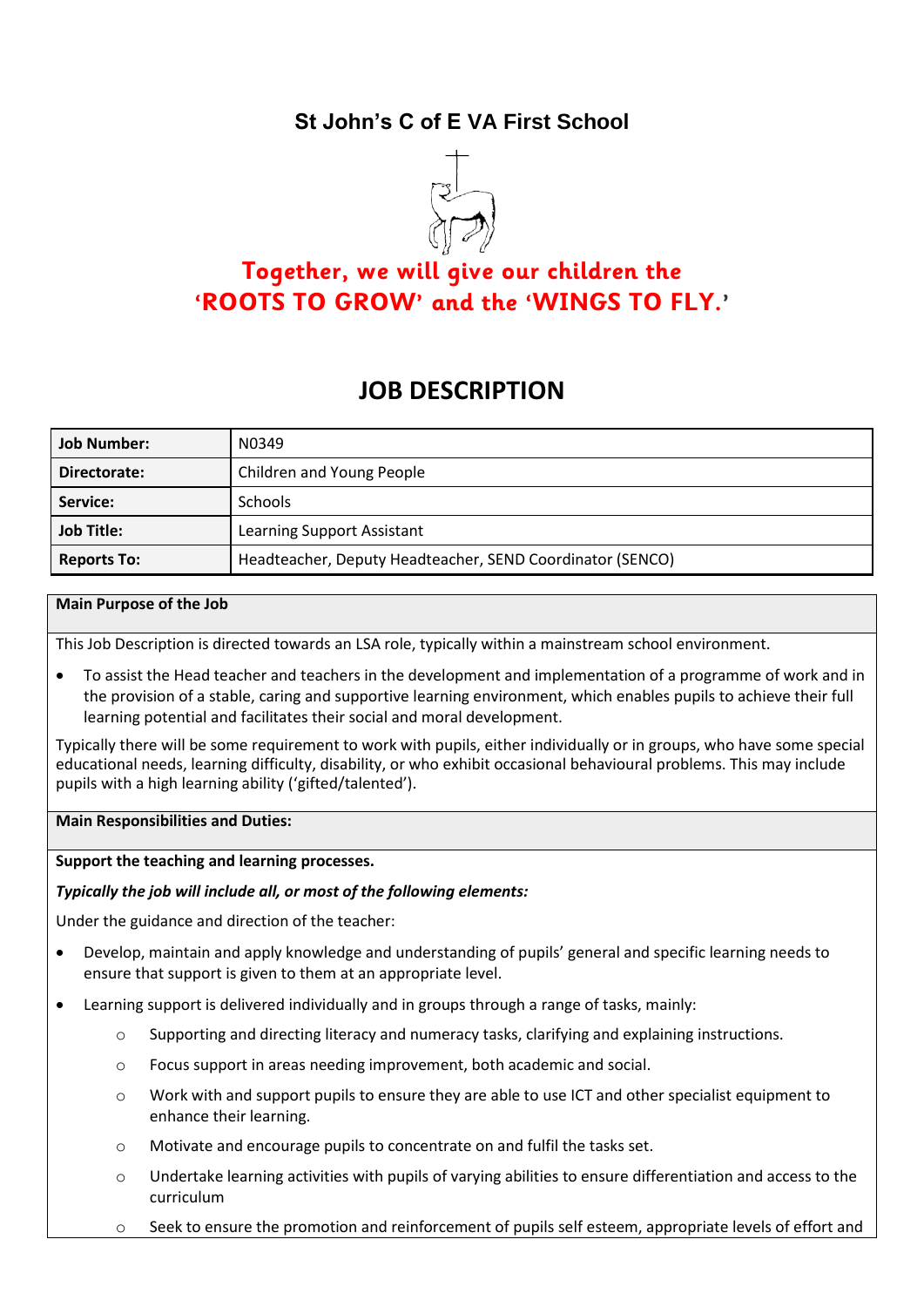behaviour and to guide pupils to become independent learners.

- o Contribute to the assessment of pupils' learning, in particular with regard to Literacy, Numeracy, Science and ICT skills.
- o Contribute to the implementation of the National and/or Foundation Curriculum and specific individual pupil targets.

**Assist teaching staff in the development of learning strategies, with the provision of teaching and learning resources and in the preparation and maintenance of a safe, secure and suitable learning environment.**

## *Typically the job will include all, or most of the following elements:*

- Assist in the development, monitoring and evaluation of programmes of work.
- To upkeep data files, catalogue resources, maintain inventories, photocopy, record TV programmes and use IT systems for administration and educational purposes.
- Contribute to and assist in the development and monitoring of systems for review and recording of pupils progress.
- Assist in the preparation, organisation and maintenance of classrooms and their equipment, including assistance with and creation of displays, make basic visual aids, art and craft materials, mount and display pupils work.
- Assist teachers in timetabling of lessons and curriculum as required.
- Assist in the preparation for educational visits, and where appropriate accompany students.
- Attend and contribute to school staff meetings and in-service training events, within contracted hours or outside normal hours by agreement.

## **To provide care and supervision of pupils within the classroom, within the school and outside of the school.**

## *Typically the job will include all, or most of the following elements:*

- \$ Supervise pupils using cloakrooms, showers and toilet facilities. Supervise pupils in playgrounds and when entering and leaving using school transport.
- Assist in the supervision of Standard Assessment Tasks and tests/assessments as directed.
- Escort pupils to school or parental transport, home or to hospital as necessary.
- Assist pupils eating, in a controlled environment.
- Develop an understanding of and provide for pupils' specific personal needs to ensure a safe learning environment. This may include providing some direct personal care, support and assistance to the pupil in respect of toileting, eating, mobility and dispensing medication.
- To assume sole supervision of whole classes for short periods in the absence of the teacher, but only when it is essential for the teacher to leave a class, such as in emergency-type situations. This would not be expected in the case of inexperienced LSAs.

## *Additionally, under the overall direction of teaching staff the job may include some or all of the following duties, depending on the needs of pupils:*

- Where a current First Aid qualification is held, in the absence of other medical facilities:
	- o Maintain First Aid equipment and materials, and dispense medicines in accordance with school policy.
	- o Undertake First Aid.
- Under the direction of Health Service professionals, undertake activities in support of occupational, physio and speech therapy.
- Under the direction of teaching staff and, where appropriate, to assist in the development of Individual Education Plans for pupils with special educational needs, complete 'P' scales and to write, update & circulate IEPs.
- To work with pupil groups, using a range of strategies to gain acceptance and inclusion of pupils with special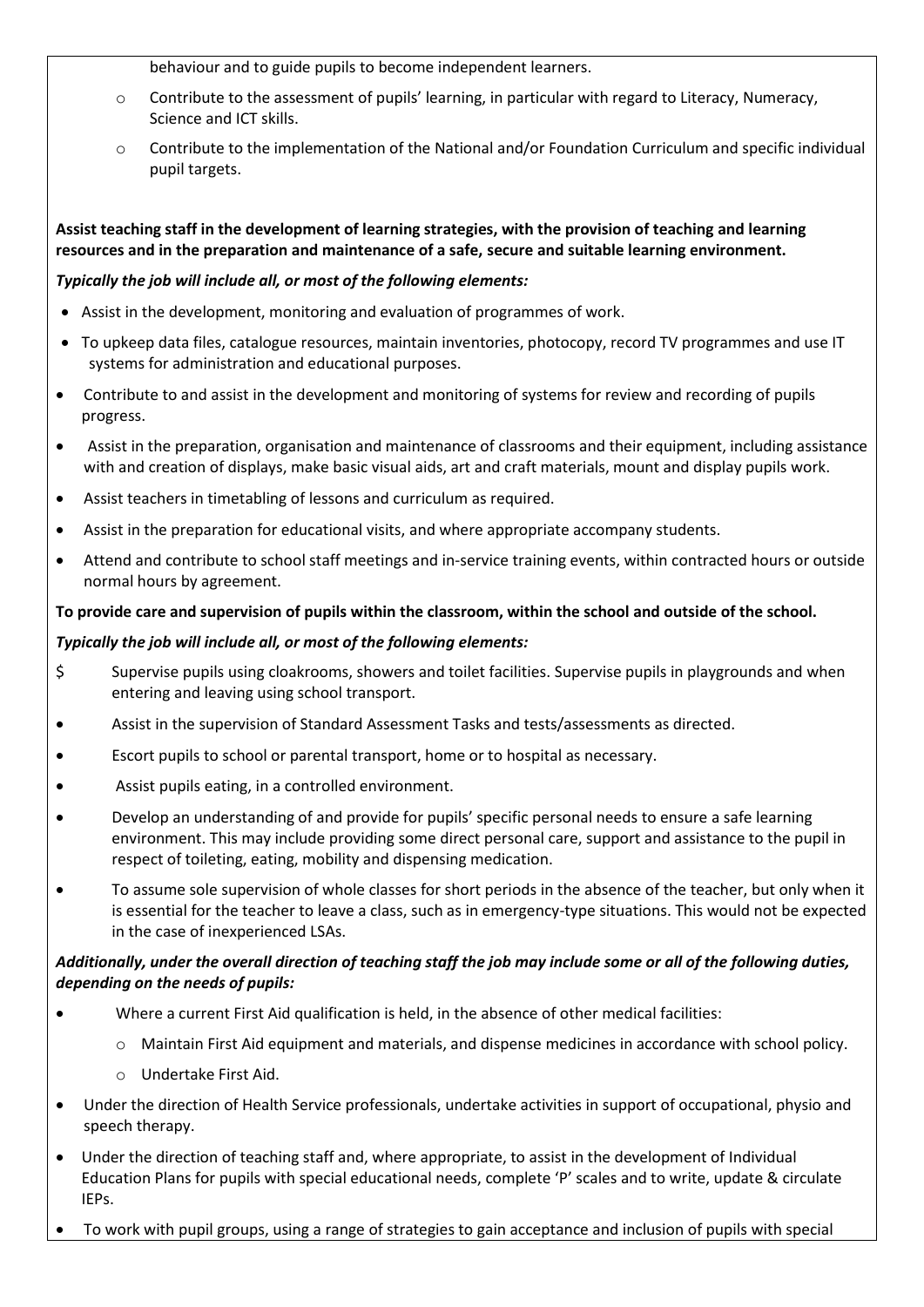educational needs.

Monitor and support pupils engaged on work experience programmes.

## **SUPPORTING PROCESSES**

### **Problem Solving and Creativity**

On a daily basis, within prescribed school guidelines and under the direction of the teacher, develop a range of strategies to engage individuals and groups of pupils, often with differing requirements, in the experience of learning and in their personal, social, health and moral education. For example, a reward system appropriate to an individual pupil.

Use a variety of interpersonal techniques to establish supportive relationships with pupils, parents and carers.

There will be occasional interruptions. Deadlines will relate and be appropriate to the timetable being followed

#### **Decision Making**

Within the agreed school policies, guidelines and rules, decide on when and how to apply a range of strategies for

the benefit of pupils in relation to their education activities, behaviour and care. These decisions often need to be

made immediately to deal with the situation presented.

Guidance is normally readily available from teaching staff and more complex or controversial decisions will be referred to a teacher.

### **Physical Effort and Working Conditions**

A normal school environment, although the postholder may be involved in external school activities, such as swimming and educational visits.

Most of the working day is spent standing, with periods of crouching/bending to engage pupils in activities.

There may be an occasional need to physically lift pupils, such as for safety or care needs and occasional unpleasant conditions relating to pupils' personal hygiene needs.

## **Contacts and Relationships**

Contact with all staff in school to pass and receive information, advice, guidance, suggestions and ideas.

Contact with parents/carers and other agency staff to provide support for pupils, such as giving feedback on pupils progress. Such communications can be of a delicate nature depending on a pupils particular needs.

#### **Knowledge, Skills and Experience**

Experience of working with children in an educational setting.

Qualities required are discretion, loyalty, commitment, patience, flexibility, good personal organisation, firmness, to be numerate and literate, a team worker and to have good oral communication. Background knowledge of the Foundation and National Curriculum and School's procedures and policies.

Knowledge of pupils' individual targets and, where appropriate may require more specialised knowledge in specific curriculum areas.

A willingness to attend courses as required enhancing the knowledge, understanding and skills to improve the level and quality of support given to pupils and teachers.

Knowledge of legislation and regulations applicable to the support and care of pupils.

An education standard equating to GCSE grade 4 in English, Mathematics would be desirable, together with a qualification relevant to supporting the learning process in schools.